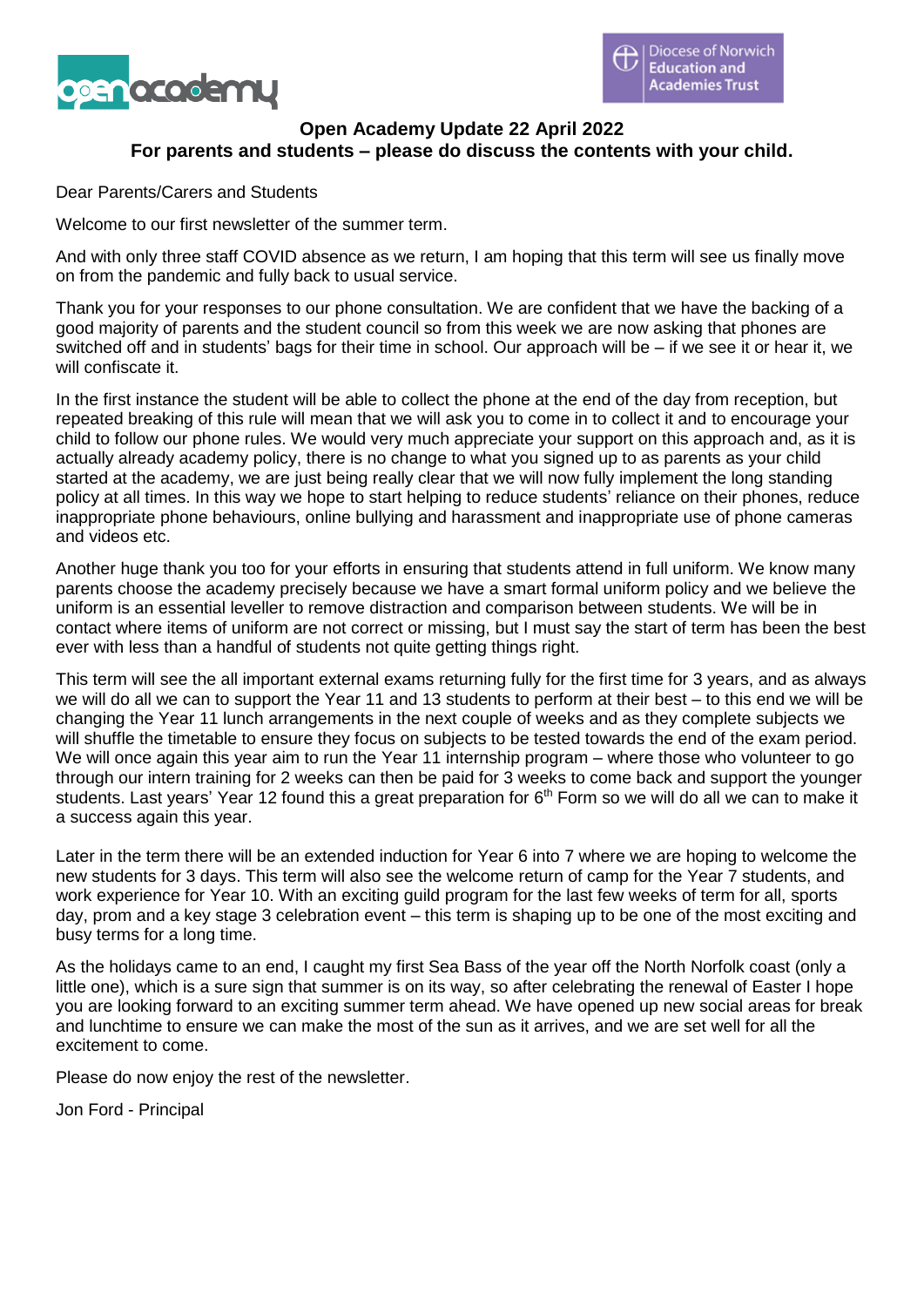

#### **Contents:**

- **1. Covid Guidance**
- **2. Year 7**
- **3. Year 8**
- **4. Year 9**
- **5. Year 10**
- **6. Year 11**
- **7. 6 th Form**
- **8. Library**
- **9. Careers**
- **10. Attendance**
- **11. Chaplain's Reflection**

## **1. Covid Guidance**

As we move to learn to live safely with COVID-19 we will continue to follow our risk assessment and continue to try to reduce the spread of COVID-19 and other respiratory infections.

There is no longer a requirement to take lateral flow tests and we are no longer provided with test kits to send home. Therefore, in order to support us with reducing the spread of COVID-19 we ask that if your child is unwell especially with one of the following symptoms they remain at home until they feel well again:

- a high temperature
- a new continuous cough
- loss of, or change in, normal sense of taste or smell
- shortness of breath
- unexplained tiredness, lack of energy
- muscle aches or pains that are not due to exercise
- not wanting to eat or not feeling hungry
- headache that is unusual or longer lasting than usual
- sore throat, stuffy or runny nose
- diarrhoea, feeling sick or being sick

If they take a positive LFT then students should remain at home for at least 3 days or until they do not have a high temperature.

Mrs Appleby – Business Manager

## **2. Year 7**

Welcome back to the Summer Term!

Before Easter, Mr Ford gave information about implementing a firmer stance on mobile phones within the academy from this term. Students have been informed of this and have adhered well on the whole. Students are still able to have their phones with them on their journeys to/from the Academy, but will need to be switched off, and in their bags whilst on site. Please remind students of this and if you need to urgently contact them during the day, please call reception and a message can be delivered to them.

With the weather warming up, coats and hoodies should not be worn inside the building. However, if the British summer does its usual thing, a navy/black sweatshirt may be worn outside for PE lessons. Continuing on the uniform front, students are expected to bring a bag every day so that they can carry their PE kit on the relevant days, stationery for learning and also a reading book.

There are still a number of students without a bottle. As the weather warms up, please remind students to bring a re-usable bottle so that they can continue to stay hydrated throughout the day.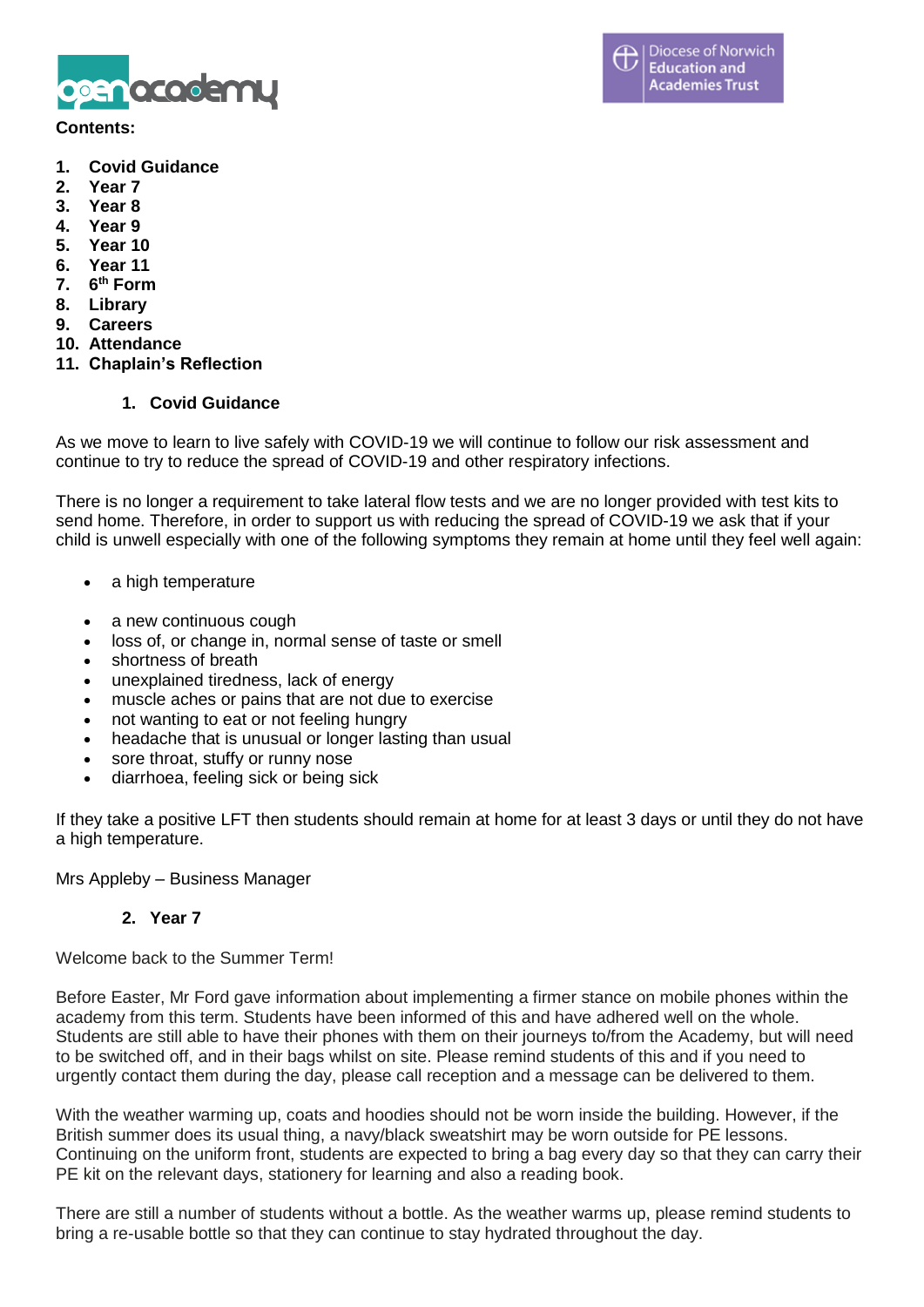

Despite being back from Easter for only two and a half days (up until midday today), Year 7 have gained an incredible 1,072 achievement points which is absolutely amazing!!

Our Top 5 achieving students this week are:

Maddie Anderson, Ross Brown, Rodrigo Furia, Mia Palmer and Kieran Sinclair. Well done!

Also, continuing on a positive note, congratulations to Mr Knight's tutor group, D7MKN who had the highest attendance.

Finally, we have an exciting project starting up to restore and recreate the allotment. We have some very keep volunteers who are helping to clear the weeds and overgrown grass within the allotment area on Monday. If anybody else in interested in getting involved with this opportunity, please see Mrs Pearsall or Mr Mundy.

Keep up the great start to the term and let's keep this positivity rolling!

Mrs Pearsall – Head of Year 7 Mrs Middleton and Mr Hawkins – Assistant Heads of Year 7

# **3. Year 8**

A warm welcome back to all in Year 8. We hope that you had a good holiday, and the opportunity to both rest and to enjoy yourself, especially in the second week when we had such lovely weather.

We have made a really positive start back, with students ready to learn and actively engaging with their learning from the very first lesson of the week on Wednesday. An excellent example of this was 8E history, who carried on as if they had never been away, did focused individual work, engaged in complex discussion, and provided a model of excellent behaviour and learning in their classes.

Just a few reminders:

Getting to lessons on time. Assessment data from this year has shown a strong correlation between punctuality and improved progress, and lateness and slower rates of progress. There is no reason to be late for lessons in our building – you can get from anywhere to anywhere in two minutes. Note that break time in the morning is from 10.05 to 10.25 (not 10.30), so students should be in lessons from 10.25.

Students have worked well with the new phone policy, as a year group very few students have been reminded to put their phones/headphones away. Well done all. They will be challenged if phones are seen or heard as part of our 'soft start' to this policy so that we can get used to it before it is fully implemented. This policy will help to improve social and communicative skills, which is something that students have asked for in student voice meetings, and which are vital for their personal development and to enhance their future opportunities both at Open Academy, and in further education and employment.

Uniform for most students has been really good this week, but please remember to make sure that hoodies or coats are removed when entering the building, and that shirts are tucked in. Plain black trousers should be worn pulled up to the waist and it is permitted to wear a plain thin black belt with an unobtrusive buckle. Plain black knee length skirt. Not "skinny" style, hipsters or with unnecessary accoutrements (extra zips, buckles etc.) If you are smart and ready to learn, this translates into a positive start to the day, and good classroom performance.

Rules on jewellery have been communicated and expectations on this should be followed. The vast majority do follow these expectations. Students will be challenged if they do not conform to the uniform policy, but we should not need to challenge them on this. Enjoy your weekend.

Mr Crawford and Ms Whitwood – Heads of Year 8 Mrs Lamb – Assistant Head of Year 8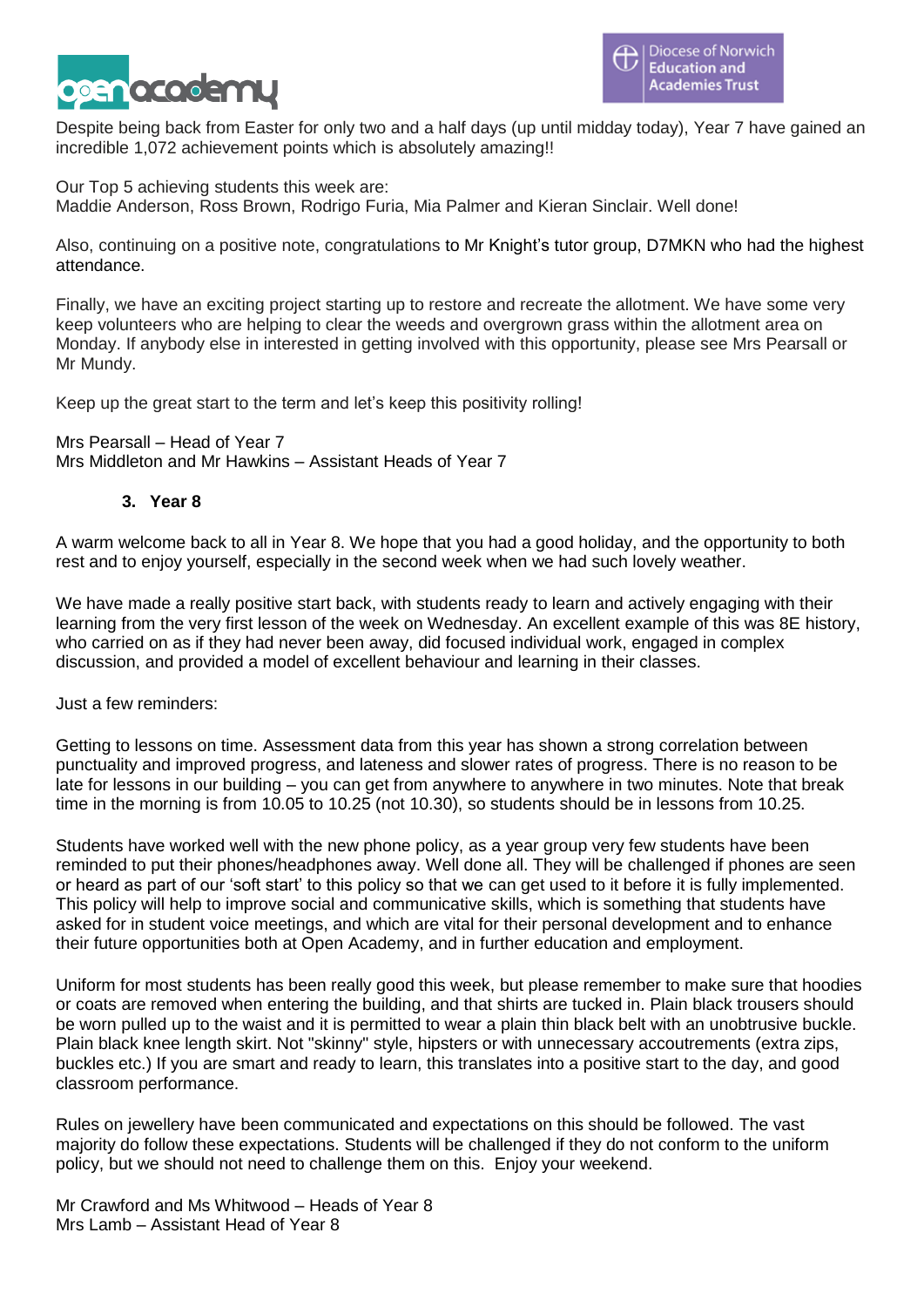

We have now begun the final 3rd of the school year with the 5th half term. One of the shortest at only 5 weeks and a few days. It should be a great journey moving towards the May half term with lots going on in school. Very shortly students will be having their parents evening on Tuesday, 26 April and then they will have the opportunity to choose their options for their future GCSE's.

Learnt points:

A wonderful start with the points flooding in across the tutor groups. The current tally for this week (3 days) is:

 $AED - 35$  $LGA - 39$ RPH – 21 NST – 35

Parents evening on Tuesday, 26th April will be held online, you should have received a link to make an appointment with the appropriate teachers. If there are any issues then please get in contact with either Mrs Smith or Mr Pickup.

This will be a great opportunity for you to discuss what each subject looks like at GCSE and have any questions answered. After this evening the options forms will be handed out in school and once complete to be handed back into Mr Ward.

There will be plenty of time to make decisions and if a wrong choice was made then there will be time for this to be corrected.

Hub sessions have been re-timetabled this week so please check your child's timetable to see when they are due to attend HUB if they should be. The expectation is that these are lessons and must be attended. Failure to do so will have a negative effect on the student's attendance and if a session is missed they will receive a 30 min detention.

The expectation is that they arrive on time, log on to the computer and complete any homework or outstanding work. Once done or if they have no work to complete then they will be able to leave.

Also, as some students struggle to attend detentions after school it has been decided that if they miss a one hour detention twice in a row they will receive one day in isolation. They will still receive work to complete and given time for break/lunch. If you wish to know more please get in contact with either Mrs Smith or Mr Pickup.

Finally, some students have been having an issue with getting to their lessons and have been truanting them. This has been a slowly growing problem for some Year 9 students and to try and keep the approach clear and consistent if a student has not gone to their lesson and does not have a valid reason they will receive a 30 minute after school detention.

We hope you have had a fantastic break in the last 2 weeks in the sun. We are looking forward to getting back into the swing of school over the next few weeks and enjoy the successes of the year group. Thank you again for all your great support.

Mr Pickup – Head of Year 9 Mrs Smith – Assistant Head of Year 9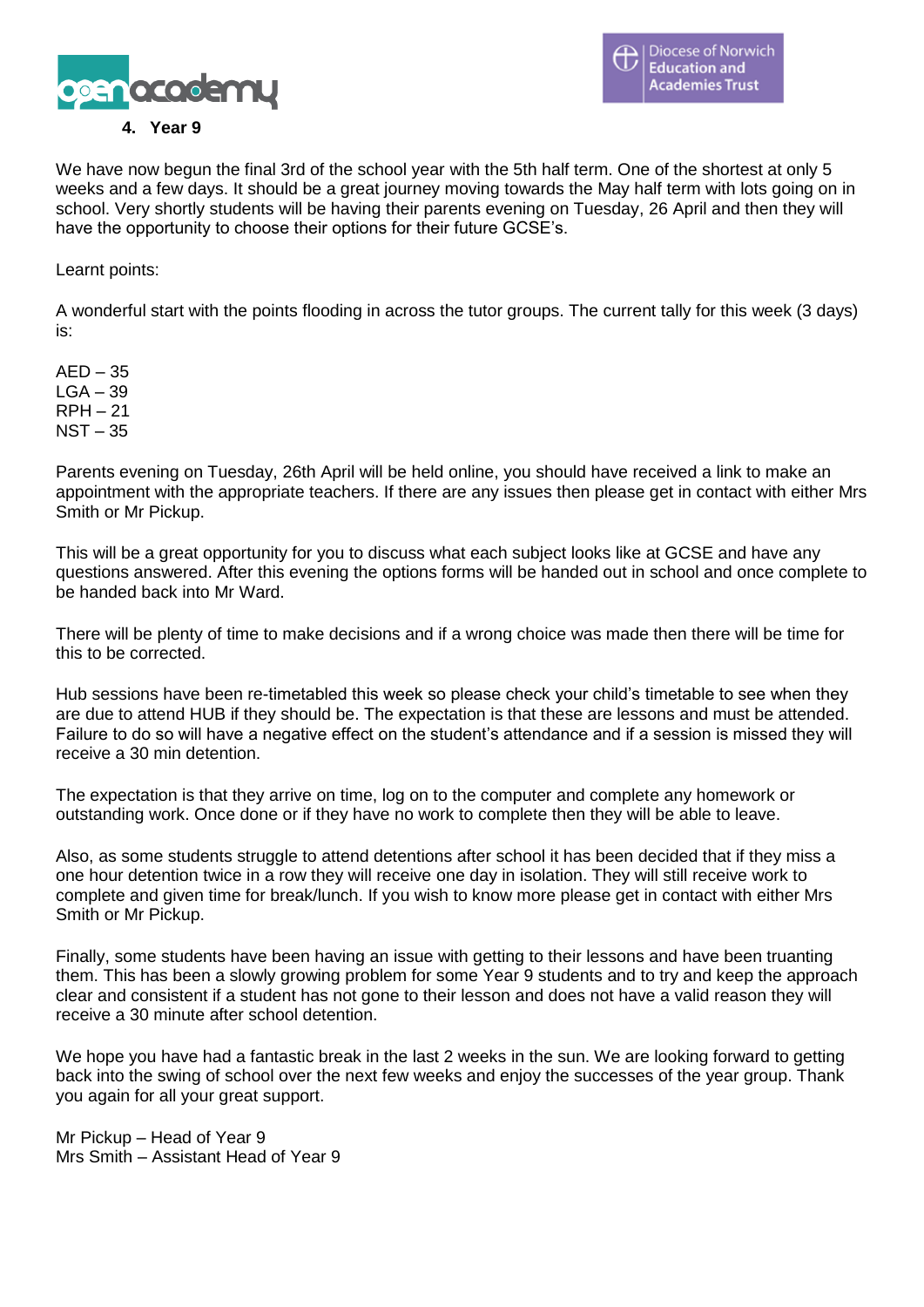

# **5. Year 10**

Welcome back to the Summer Term and hopefully the sun will shine. Assessments have started this week and the students have made an impressive start with the expectations that go alongside exams. We do expect students to be in full uniform to sit the exams and if they are not in the correct uniform then spare uniform will be provided. This is essential as preparation for their GCSEs next year. Can you please ensure your child is in correct uniform every day, to reiterate leggings, hoodies, excessive piercings are not allowed. There is no need for coats in school now due to the weather getting warmer.

We have been enforcing our mobile phone policy of if we see it or hear it then students' mobile phones will be taken away from them. Please remind your child to keep their mobiles in their bags switched off – thank you.

Work experience forms need to be handed in by the end of next week – please encourage your child to find a placement and get their forms in.

Photography trips are going ahead to Norwich Cathedral next Thursday and Friday.

The trip to the Museum of Zoology for Triple Science/GCSE Art students is going ahead on Thursday 5th May. Please return your forms by the end of next week.

Mr Lambert – Head of Year 10 Mrs Roe – Assistant Head of Year 10

#### **6. Year 11**

We have had a great start to the summer term with students arriving back to school feeling positive and focused on their upcoming exams.

A few changes this half-term to be aware of are:

- Period 6 Revision Hubs are now optional; however, I would urge students to make the most of them where appropriate, as it's a great opportunity to revise with friends and get advice and help from teachers.
- As the weather is improving hoodies/coats will at no point be allowed to be worn around the academy. Students should take their coat off, if they have one, when they arrive to school and should be wearing full school uniform including their blazer, black shoes and no leggings.
- Phones are no longer permitted during social times and should be kept in students' bags whilst in school.

We've had a wonderful start with LEARNT points in Year 11 and our top 5 students this week are:

Chloe Smith Alfie Deadman Annie Tipple Lola Cook Amber Mawby

Well done – keep up the good work!

Mrs Clayton – Head of Year 11 Mrs Roberts – Assistant Head of Year 11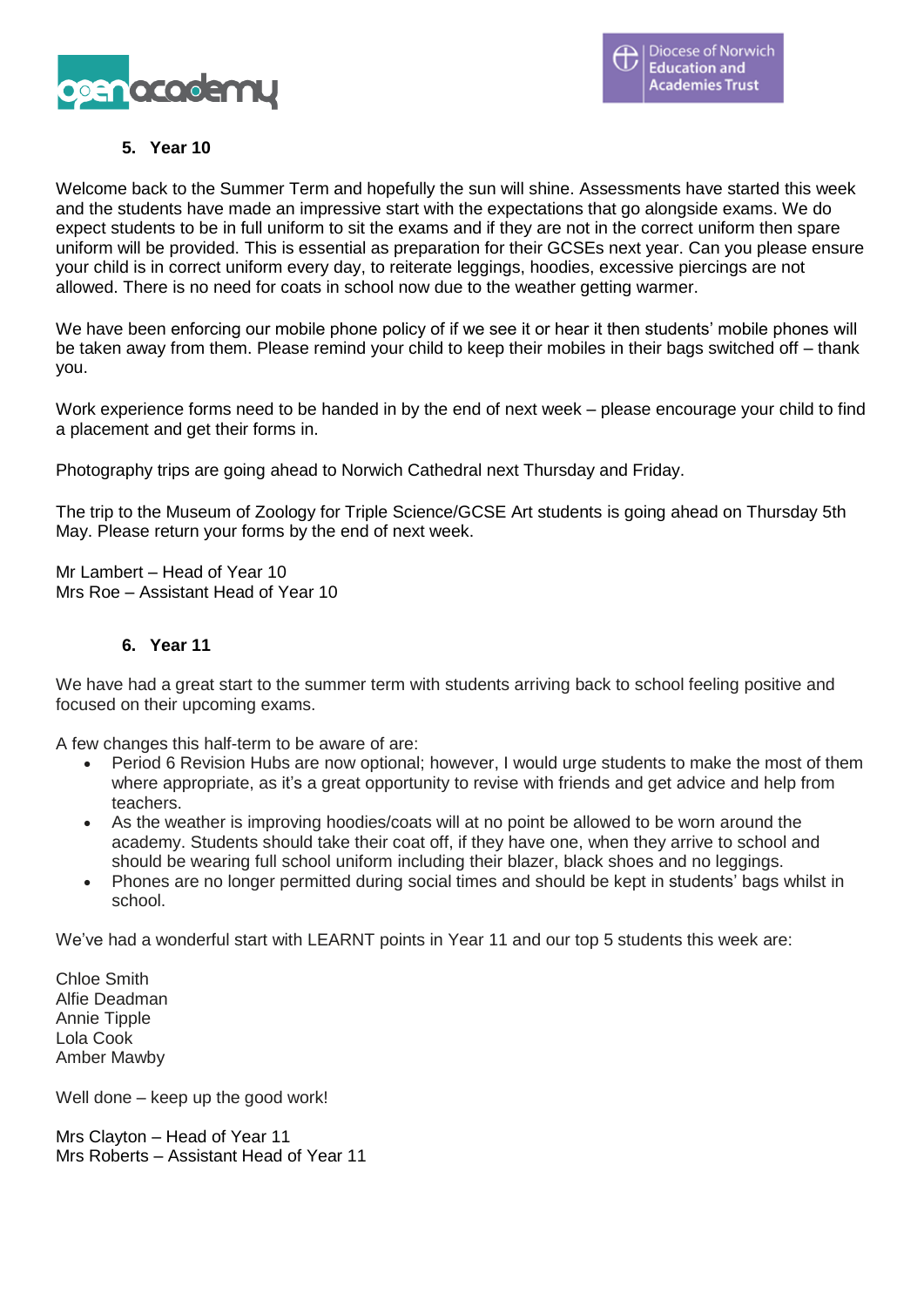

# **7. 6 th Form**

Welcome back everyone! I hope you are all well rested and full of Easter chocolate. I am currently 95% Cadburys egg, so am feeling full of energy for the new term!

Just a few reminders this week:

#### **PPE3 exams**

Unfortunately, I made a mistake in my last newsletter by saying that students would all sit a final set of formal exams before the end of this term. This is not the case. No formal exams have been planned, however teachers will most likely still set in class assessments. Students should speak to their individual subject teachers to determine if and when these will be. With regard to the predicted grades that we will enter onto student UCAS application, these will most likely be based on PPE1 exams that they will sit in Year 13. I hope that all makes sense!

#### **National Universities Week – 23 - 27 May**

Pre-registration for this national online event is now open. A full on programme of online information sessions and Q&As dedicated to helping your students with everything they need to know about going to university. [https://nationaluniversityweek.co.uk/](https://eur02.safelinks.protection.outlook.com/?url=https%3A%2F%2Fnationaluniversityweek.co.uk%2F&data=04%7C01%7Cphyllis.ogrady2%40norfolk.gov.uk%7Cbe3384a4d3fe4a9ab9f908da16383b87%7C1419177e57e04f0faff0fd61b549d10e%7C0%7C0%7C637846728006835199%7CUnknown%7CTWFpbGZsb3d8eyJWIjoiMC4wLjAwMDAiLCJQIjoiV2luMzIiLCJBTiI6Ik1haWwiLCJXVCI6Mn0%3D%7C3000&sdata=IbvdeI6ybSNp3v%2F8W7ADyP%2FR%2B2UW1WEuswQVIQbN8vM%3D&reserved=0)

#### **UCAS Reply dates**

Year 13s that have applied to UCAS should be getting ready to make their firm and insurance choices, if they haven't done so already. I know many students have been visiting universities recently, ready to make these final decisions. The deadline dates for making choices are based on when students get the last decision in from universities or colleges. **Students should check their application to see their personal deadline**.

If the last decision on or before **19 May 2022**, the reply date is **9 June 2022** (except if using extra to find a place).

If the last decision on or before **14 July 2022**, the reply date is **21 July 2022** (including extra choices).

Mrs Molloy – Head of  $6<sup>th</sup>$  Form

## **8. Library**

Welcome back to a new term. We have lots planed for the coming months and today we would like to share details of the clubs that will be running in the library over the summer term. Please find all the details below!

## **Books & Biscuits**

#### **When: Thursday lunchtimes (for all year groups)**

This term our book clubs will be shadowing a national book award to help find the best book released in the last 18 months. Each week we will focus on one of the shortlisted books, talk about it and complete an activity based on the book. Come along to an introductory session on Thursday, 28 April for more information and to sign up.

More information about the award can be found here: <https://carnegiegreenaway.org.uk/>

#### **Warhammer Club (New for Summer Term!) When: Monday's 3:15-4:15**

# Warhammer is a tabletop game set in a fantasy and sci-fi world. As part of the club you will learn about the

Warhammer world, be taught how to play the game, paint your own miniature figures to play with, and play games against each other.

This club will start in May and places are limited. Please speak to Miss Ling if you are interested.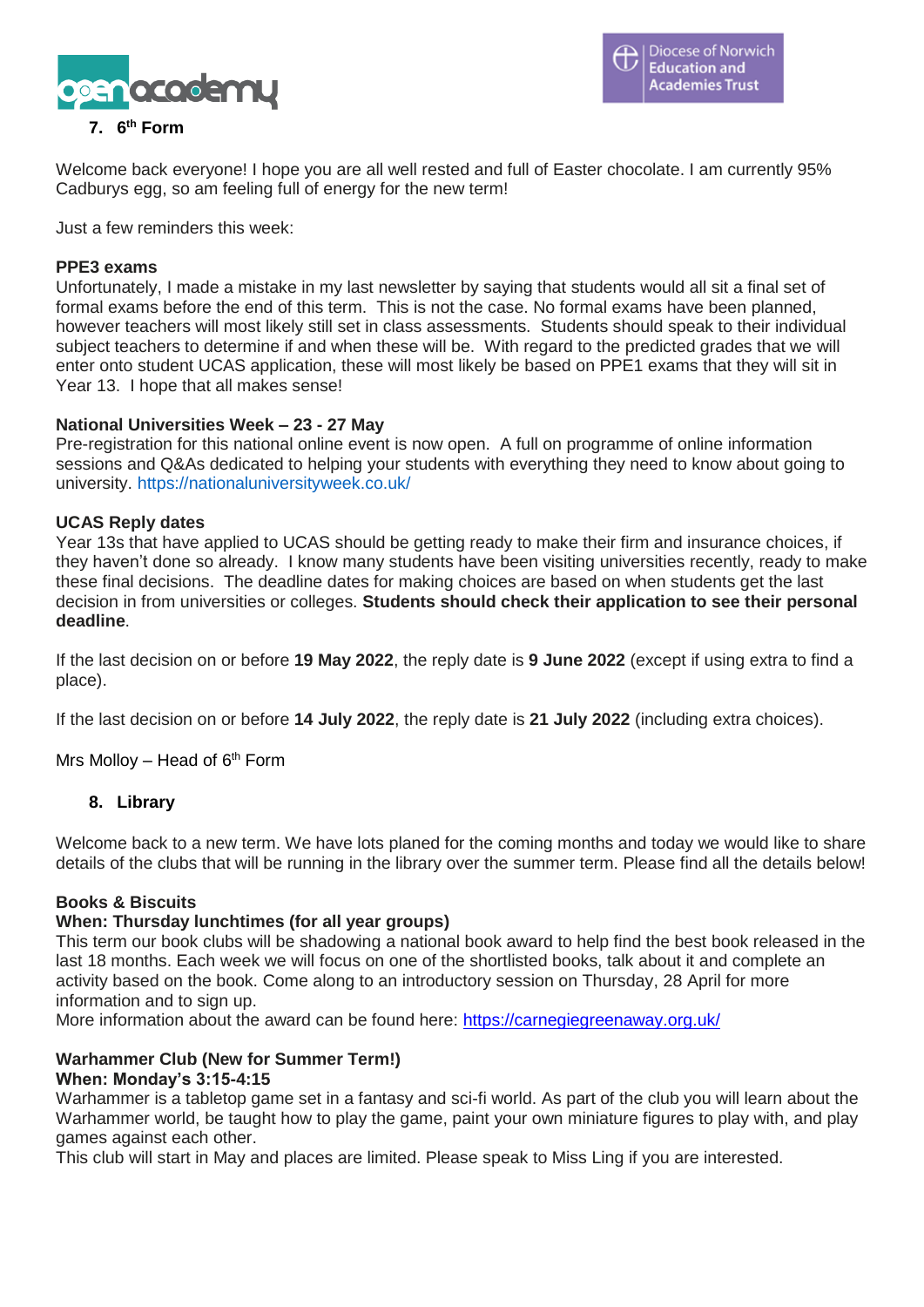





## **Library Club Wednesday-Friday 3:00-4:00**

The library is open for students to use after school. Laptops are available for homework and revision.

\*A reminder that Manga & Comics club is not running this term but will return next academic year. Students are of course still welcome to meet in the library informally if they would like to.

Miss Ling – Librarian

# **9. Careers**

Year 10 students have just over a week to return their work experience placement forms for processing. If you have a child in Year 10 who is still arranging their placement for the week commencing 4 July (Monday to Friday) please encourage them to return their form to Dr Davies (S12) by next Friday, 29 April. University Technical College Norfolk (Old Hall Road, Norwich) are hosting a STEM careers fair on 12 May 2022 from 4-6pm. This will be of particular interest to students and their families who are interested in pursuing a career in Science, Technology, Engineering and Maths as well as scientific careers in the Health Industries. To register please go to <https://www.eventbrite.co.uk/e/303564739307>

Mercedes-Benz are currently recruiting for apprentices across a variety of roles, in our nationwide network of retailers and dealers. They have vacancies for light vehicle and heavy vehicle technicians, customer Service Experts and Retail Parts Advisors.

If you have a son or daughter who may be interested in doing an apprenticeship, please direct them towards the website at <https://mercedes-benztraining.co.uk/mercedes-benz-academy-programme.aspx>

Using your home postcode, you can search for vacancies in your local areas and then make an application. Vacancies are constantly changing, with new positions being added regularly. If a student is unable to find something in their local area initially, please do encourage them to check back regularly as new positions may become available. Apprenticeships are open to students who are 16 and over (they must be 16 to start the programme in September, so can apply whilst they are 15), and ideally Mercedes-Benz look for students with a grade 4 or above in English and Maths at GCSE. The company does offer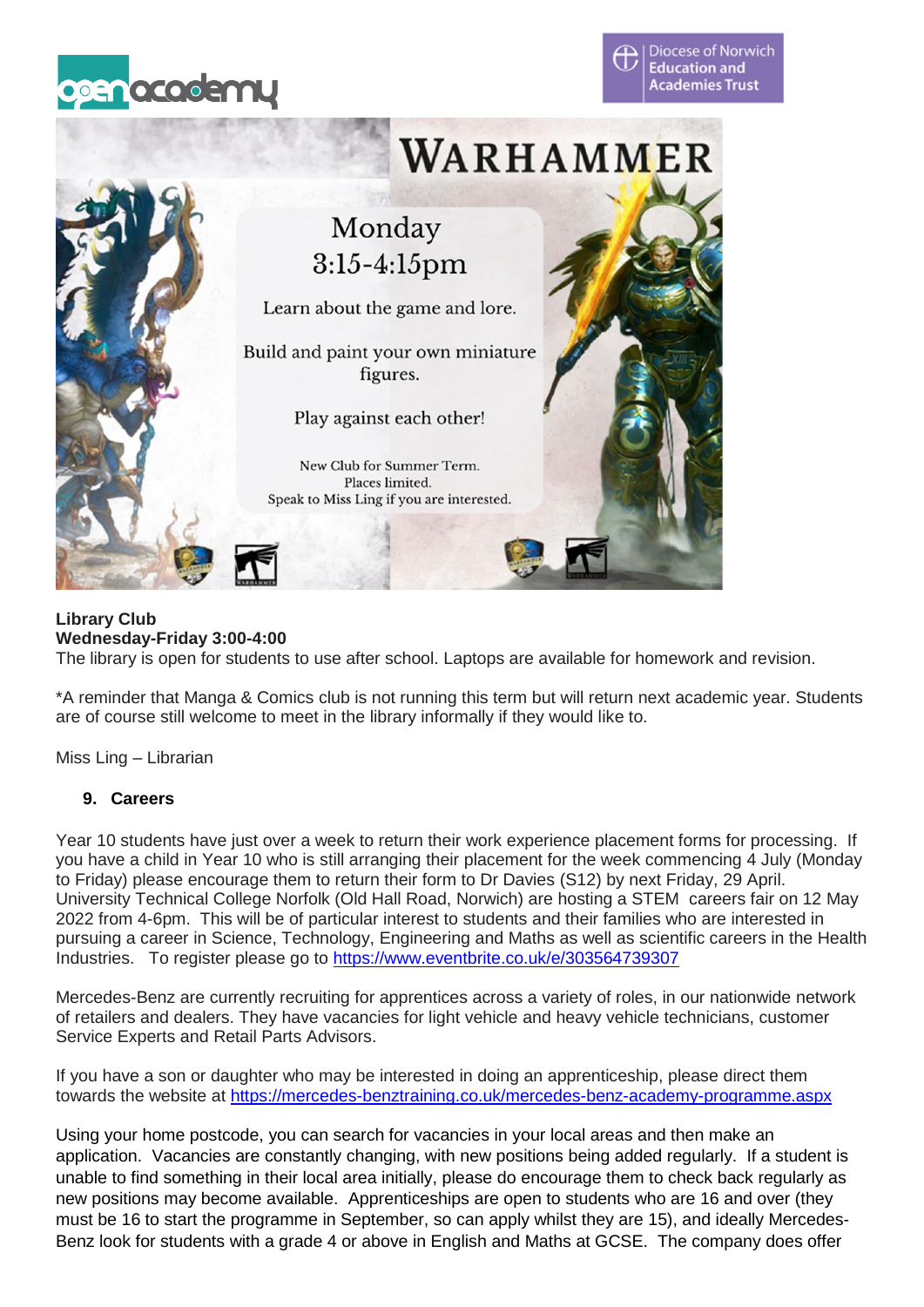

functional skills where these grades have not been achieved. Further information can be found on our website, as well as some hints and tips about writing an application.

#### Dr Davies

Assistant Head of Sixth Form and Careers Facilitator

#### **10. Attendance**

| Year 7    | 87.77% |
|-----------|--------|
| Year 8    | 85.01% |
| Year 9    | 82.45% |
| Year 10   | 86.79% |
| Year 11   | 86.44% |
| Year 12   | 79.18% |
| Year 13   | 61.23% |
| Year 14   | 75.00% |
|           |        |
| 12/13 CAN | 81.55% |
| 12 JTH    | 77.14% |
| 13 LWK    | 62.44% |
| C7 KLI    | 85.80% |
| D7 MKN    | 90.88% |
| R7 CSM    | 88.89% |
| SRB 7 EOK | 80.00% |
| I7 CHA    | 86.61% |
| C8 ABR    | 87.47% |
| D8 NWA    | 87.50% |
| 18 KMU    | 88.38% |
| R8 SNA    | 86.47% |
| SRB 8 EOK | 72.06% |
| C9 AED    | 81.22% |
| D9 LGA    | 85.00% |
| 19 RPH    | 76.81% |

R9 NST | 84.46% SRB 9 EOK | 100.00% C10 TTH 90.19% D10 ATH 77.95% I10 SMC 93.06% R10 BLU | 85.10% SRB 10 EOK | 96.30%  $C11 KST$  89.58% D11 SMU | 87.80% I11 ERO 83.13% R<sub>11</sub> SRI 86.25%

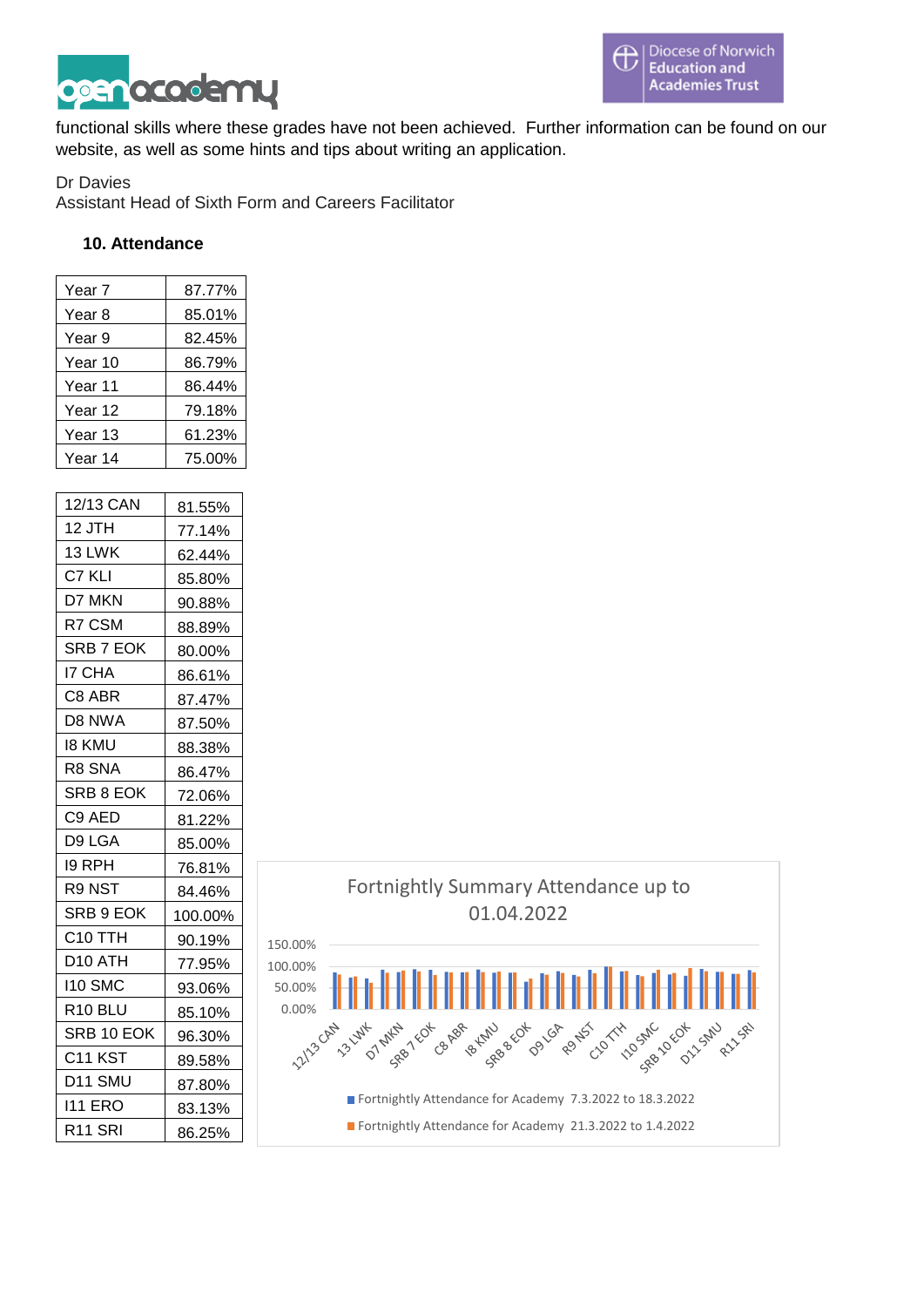



Please see the abovementioned attendance data for the two weeks for period 21 March 2022 to 1 April 2022. Well done to the winning tutor group/s from each year group and SRB, who will be awarded the attendance trophy.

Well done to the 165 students who have improved attendance between the months of February 2022 and March 2022. These students have been awarded achievement points.

Just a reminder for any absences, appointments etc. for your son/daughter, please could you use our email address of [student.absence@open-academy.org.uk](mailto:student.absence@open-academy.org.uk)

## **Admissions**

The following new students have started with us this week:

Annalee Robinson – Year 7 Jasmin Cusick – Year 7 Emilis Vaikus – Year 8 Reece Cameron – Year 9

Mrs Ganson – Attendance Officer

## **11. Chaplain's Reflection**

In this week's reflection I just want to share below with you, written by Melanie Koulouris

"Everyone has a story to tell, a lesson to teach, and wisdom to share…Life is a beautiful masterpiece bound together by your experiences. Open up and share your story; become an inspiration to others. You can make a difference because you matter. You were created with purpose. Live your life with intention, go out there and make a difference by being the difference."

This piece of writing can be of great encouragement to us all as we all have a story to tell of life's experiences. We all have stories to tell of how we got over problems, came through dark times and succeeded when life was difficult. Sometimes we need to look back upon our lives and realise what we have come through and how we overcame and got the victory in those times. It can really spur us on when facing new challenges

Also, I want to encourage you to tell your story to others, don't be afraid or embarrassed of your life experiences. Your story could be the very thing that the people in your world need today. Your story may well be the inspiration for others to get through their situations too.